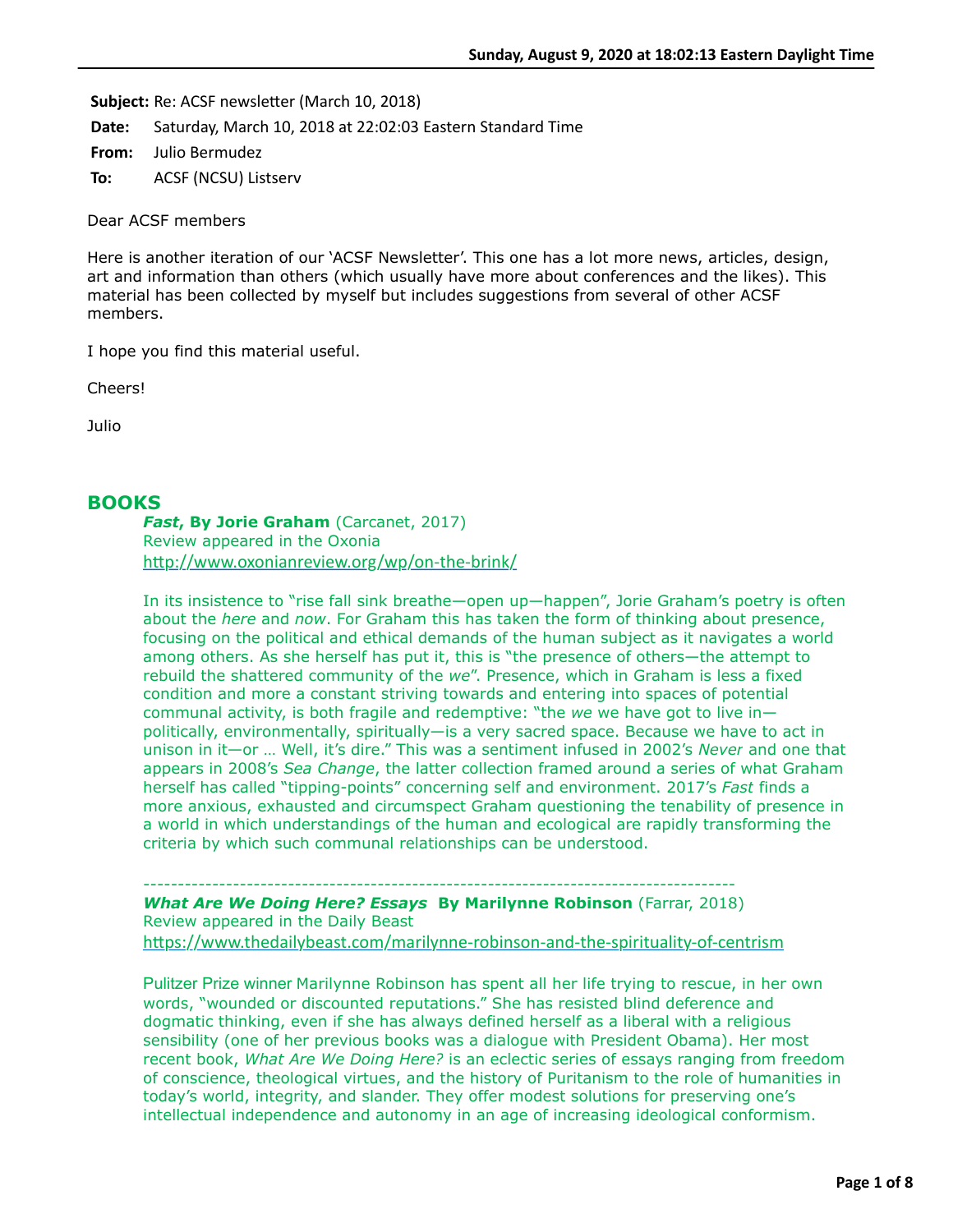# **ART EXHIBITS**

**'Living With Gods' at the British Museum (**appeared in BlouinAtInfo International) http://www.blouinartinfo.com/news/story/2874131/living-with-gods-at-the-british-museum

"It is wholly indeterminate" — so reads a wall text by the American conceptual artist Robert Barry just before you leave the British Museum's small but densely packed exhibition, "Living with Gods: Peoples, Places and Worlds Beyond," on view through April 8. The text could just as well serve as its summary. Amulets, crosses, totems, posters, lamps, textiles, icons, items of clothing — these, and many more, are a kaleidoscopic accumulation of both everyday and venerated objects that form a gateway to discover the myriad forms of religious belief — or faith — that have sustained individuals and communities for millennia.

--------------------------------------------------------------------------------------

**National Gallery exhibit explores St. Francis' reception of stigmata** (appeared in OSV Newsweekly)

https://www.osv.com/OSVNewsweekly/World/Article/TabId/718/ArtMID/13624/ArticleID/24 271/National-Gallery-exhibit-explores-St-Francis-reception-of-stigmata-.aspx

WASHINGTON (CNS) -- St. Francis of Assisi's reception of the stigmata, the wounds of Christ, at La Verna in Italy and its depiction by artists beginning in the 15th century is the focus of a National Gallery of Art exhibit. "Heavenly Earth: Images of Saint Francis at La Verna" includes 30 pieces of Franciscan art centered on the miraculous 13th-century event. The exhibit was to open Feb. 25. Ginger Hammer, an assistant curator at the museum in Washington, said the display focuses on an "unprecedented event in Western spirituality." No one in recorded history had experience such an occurrence before St. Francis did in 1224. It happened while St. Francis was meditating on the passion of Christ during one of his regular retreats in the mountain wilderness.

## **AWARDS**

### **Edward S. Frey Award**

In addition to the Religious Art and Architecture Awards, the Interfaith Design knowledge community sponsors the [Elbert M. Conover Memorial Award](http://network.aia.org/Go.aspx?MicrositeGroupTypeRouteDesignKey=1133cd90-7930-432f-9a96-998d565ceade&NavigationKey=b688afad-543a-466a-98fb-c8b92c51fab9) and the Edward S. Frey Award. The Conover and Frey awards are bestowed upon individuals rather than projects. The Edward S. Frey Memorial Award was established in 1981 by IFRAA, Inc., which later became a part of the AIA. This award is given to an architect to recognize his or her contributions to religious architecture and support of the allied arts. Rev. Dr. Frey dedicated his life to his work as the Executive Director of the Commission on Church Architecture for the Lutheran Church of America. In that role he inspired architects to foster spiritual values in design. Dr. Frey was instrumental in fostering the three organizations that eventually melded together to form Interfaith Design, originally called the Interfaith Forum on Religion, Art and Architecture (IFRAA). He worked tirelessly for a half century writing, lecturing, and mentoring.

### *Eligibility*

Eligible nominees for the Edward S. Frey Award must match the following criteria:

- · Be an architect member of the AIA
- Demonstrate a passion for and dedication to quality worship and sacred spaces;
- · Foster spiritual values;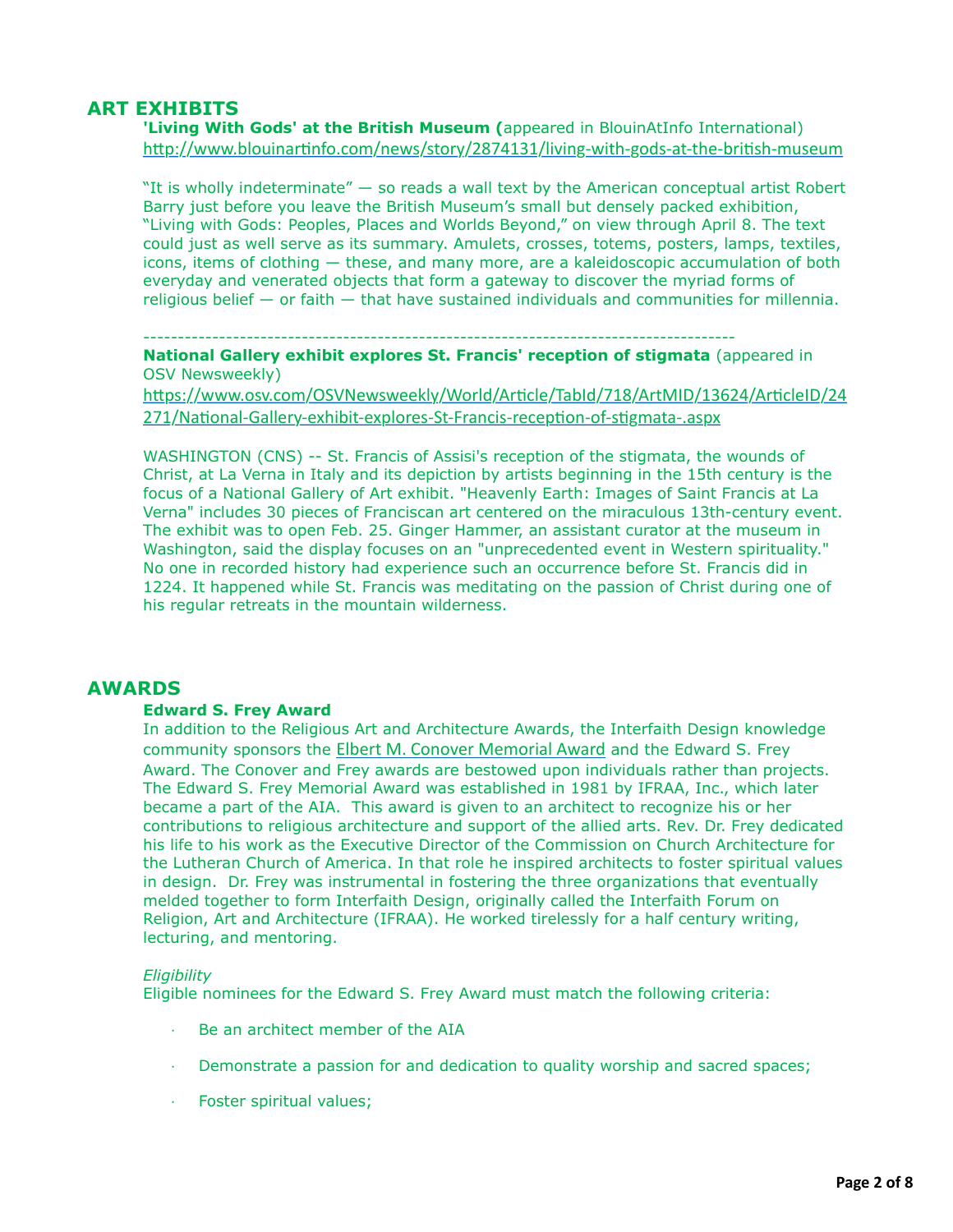· Promote a cross-denominational community focused on religious arts and architecture

## *Submission*, deadline & entry fee

Nominations will be accepted from IFRAA members from February 14, 2018 to March 16, 2018. A single letter of recommendation is required. There is no entry fee. To submit a nomination, please e-mail a single letter of recommendation to [ifraa@aia.org](mailto:ifraa@aia.org?subject=Frey%20Nomination).

*For all the information*,

visit: https://network.aia.org/interfaithdesign/home/edwardsfreyaward

# **FILM**

•

**National Design Award winner MASS Design Group releases new documentary "Design That Heals" for academic screenings.**

# **[Bring the film to your campus](mailto:hello@massdesigngroup.org?subject=I)**

## **Can a building help eradicate cholera?**

In Port-au-Prince, Haiti, one of the world's greatest healthcare pioneers uses architecture to fight the worst cholera outbreak in over a century.

After the U.N. inadvertently introduced cholera to Haiti in 2010, Haitian healthcare provider Dr. Jean William Pape from Les Centres GHESKIO asked the architects at MASS Design Group to help develop a long-term solution to fight the disease - one that could address the underlying structural issues that allowed cholera to thrive in the first place.

Design That Heals is the product of a four year design and documentary engagement with the visionary staff of Les Centres GHESKIO and the community members they serve.

The film aims to spark a conversation about who has access to architecture and what role it plays in the provision of global health. **[Contact us to share the film with your students or community.](mailto:hello@massdesigngorup.org?subject=Please%20send%20us%20a%20private%20screener&body=Hello-%0AI%20am%20interested%20in%20viewing%20%22Design%20That%20Heals%22.%20)** 

If interested, we will send a private link to an online screener of the film.

# **NEWS & ARTICLES**

#### **Remembering Billy Graham: His Most Powerful Quotes on Life and Spirituality** (appeared in Parade)

https://parade.com/648000/beckyhughes/remembering-billy-graham-his-most-powerfulquotes-on-life-and-spirituality/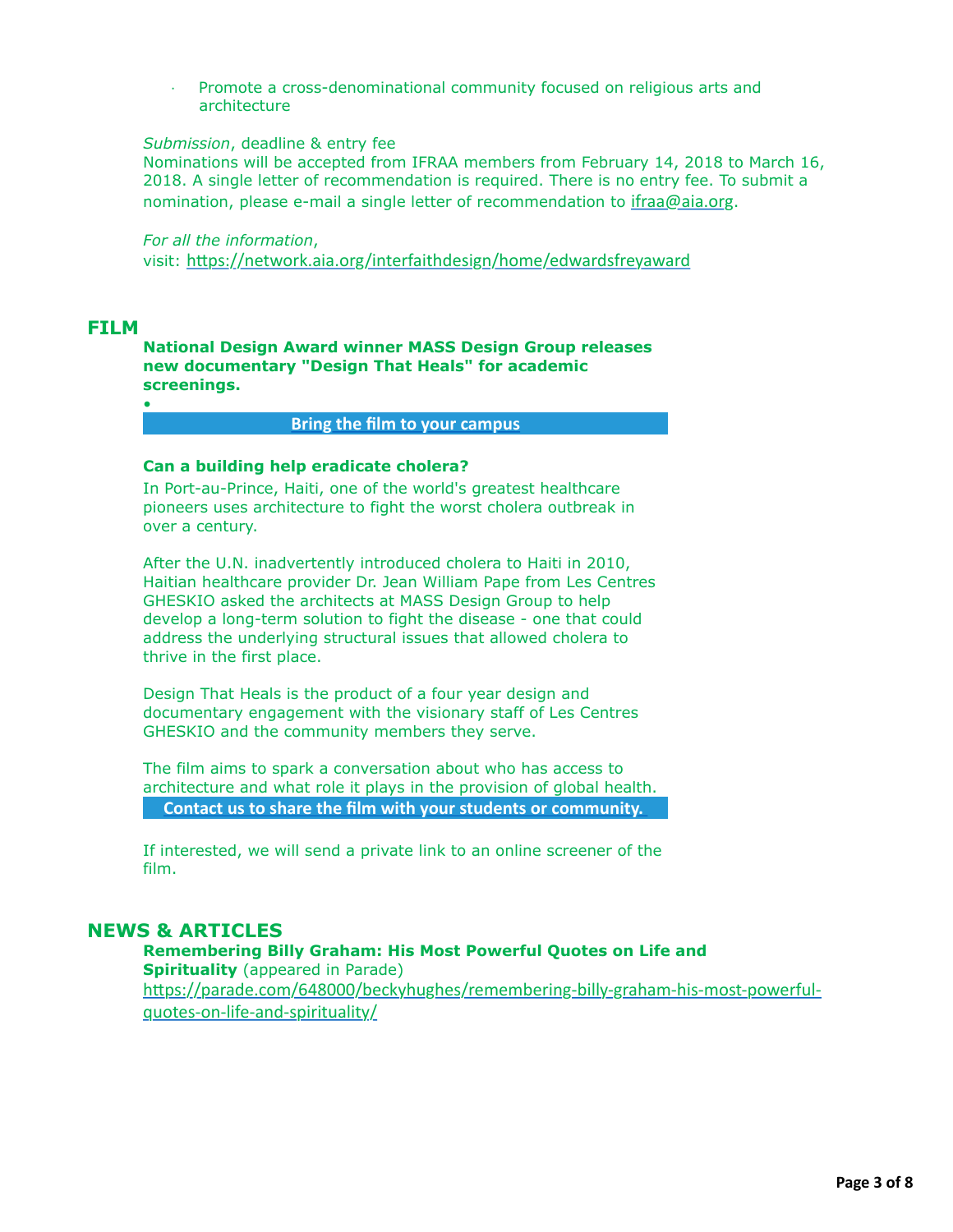Billy Graham died earlier today at 99 at his home in Montreat, North Carolina, according to a spokesman for the beloved minister. Known as "America's Pastor," Graham had a profound influence over the state of spirituality in America and the wider world. During a career that spanned more than six decades of ministry, Graham preached to more than 200 million people in 185 countries, counseled U.S. presidents from both political parties and led religious revivals that often drew hundreds of thousands of followers. In more recent years, Graham withdrew from the public eye as his health declined, spending time with family at his home in Montreat.

#### -------------------------------------------------------------------- **Celebrating the white** (appeared in TNS)

http://tns.thenews.com.pk/celebrating-white/#.WqR6D2aZPUI

As travel plans are being made at the start of a new year, here is an exploration of the cultural and religious diversity of Pakistan through the eyes of two authors who have written books on the subject

--------------------------------------------------------------------

**Mark Cuban says studying philosophy may soon be worth more than computer science here's why** (appeared in CNBC Makeit)

[https://www.cnbc.com/2018/02/20/mark-cuban-philosophy-degree-will-be-worth-more-than](https://www.cnbc.com/2018/02/20/mark-cuban-philosophy-degree-will-be-worth-more-than-computer-science.html)computer-science.html

According to billionaire technology entrepreneur Mark Cuban, earning a college degree in computer science might not be the safe investment you think it is. Today, students who study computer science have a high likelihood of scoring a lucrative job: Glassdoor determined computer science and engineering to be the number one highest paying major to study in 2017. Meanwhile, students of liberal arts subjects oftgen make far less. But Cuban, also an investor on ABC's "Shark Tank," expects that to change.

#### --------------------------------------------------------------------

### **New name, same great community**

After many years as the **Interfaith Forum on Religion, Art, and Architecture (IFRAA)** you asked us for a shorter, easier-to-remember name. New members didn't understand what "IFRAA" meant. After two years of careful deliberation, we've embraced a new name: **Interfaith Design**.

We've still got the same great goal of encouraging and supporting excellence in the design of worship spaces and their accoutrements. We're still supporting each other across a broad array of traditions. We're still exchanging ideas relating to religion, art, and architecture. Most importantly, we're still excited about the work that we're doing as a community, and would love for you to join us as we dive deeper.

For more, visit: <https://network.aia.org/interfaithdesign/home>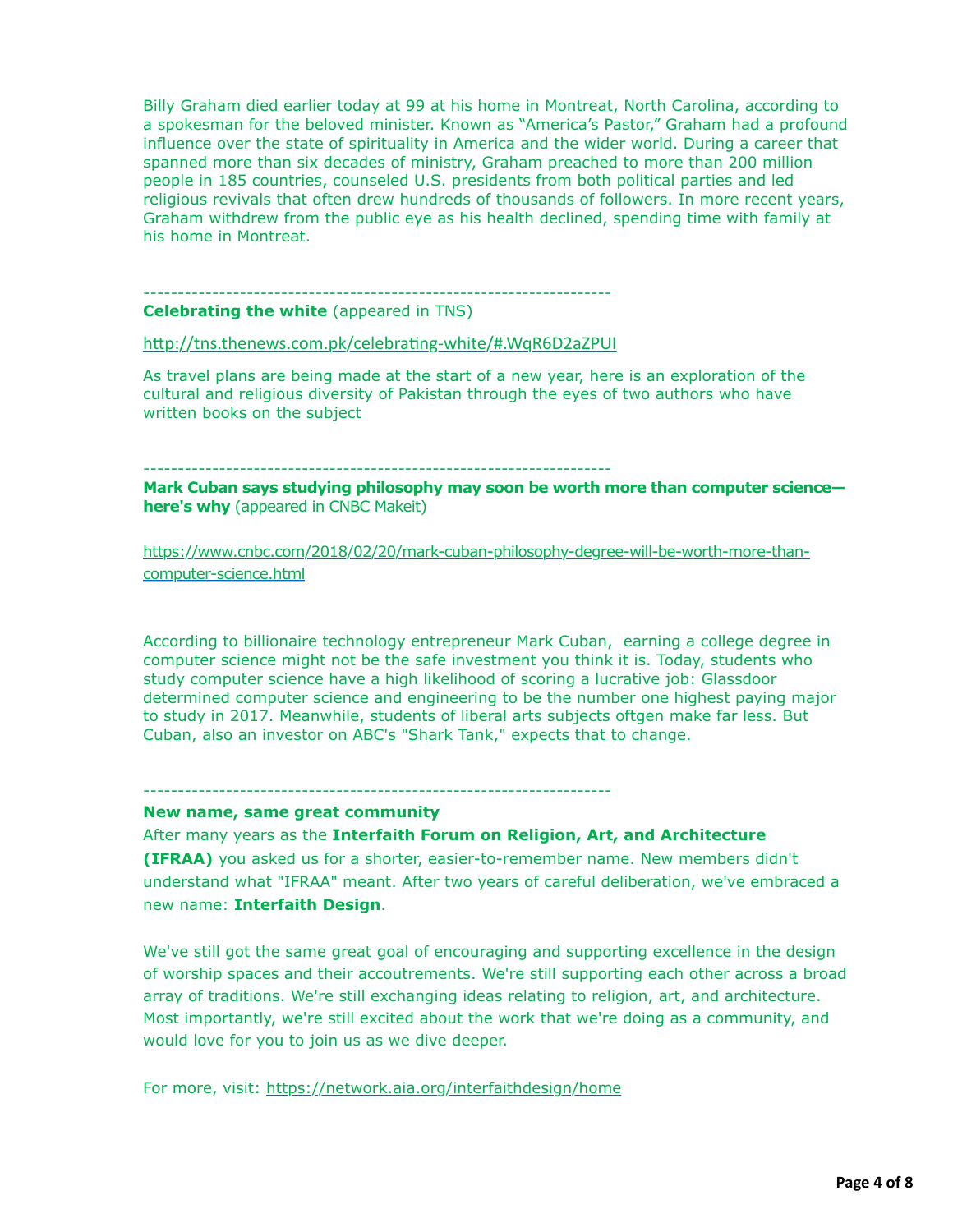--------------------------------------------------------------------------------------

**Observations: Can spirituality be linked to land?** (appeared in the UC Observer) http://www.ucobserver.org/editorials/2018/02/observations/

The Supreme Court of Canada ruled against the First Nation in November (see "Sacred land claim denied," on page 42 of the print edition). "The charter protects the freedom to worship, but does not protect the spiritual focal point of worship," the judgment states. The case raises intriguing questions about how we define religion in this country. Is religion a faith system that exists only in the hearts and minds of believers? Or can spirituality be inextricably linked to land?

--------------------------------------------------------------------------------------

**Repurposing Sacred Spaces: Giving Holy Places New Life** (appeared in the National Catholic Register)

http://www.ncregister.com/daily-news/repurposing-sacred-spaces-giving-holy-places-newlife

When Father Brian Gannon became pastor of St. Theresa Church in Trumbull, Connecticut, the parish's former convent had been turned into office space and meeting rooms. The sisters' chapel remained intact but was used only by some organizations for Benediction or short prayer time. So Father Gannon decided to transform and repurpose the holy space for the spiritual growth of the 3,100-family parish. In October, the Diocese of Bridgeport's Bishop Frank Caggiano dedicated the entirely remodeled sacred space as Our Lady of Fatima Perpetual Adoration Chapel. This repurposing of the sacred space wasn't a simple facelift or name change. The pastor picked a first-class company to transform it from the ground up.

--------------------------------------------------------------------------------------

**The Jewish Sites That Became Sacred Overnight and Lost That Status Just as Quickly** (appeared in Haaretz)

https://www.haaretz.com/israel-news/.premium.MAGAZINE-sacred-overnight-forgotten-overtime-jewish-sites-israel-invented-1.5807362

Israel had a shortage of holy sites for people to visit after the formation of the state, so one man, Shmuel Zanvil Kahana, stepped up to create dozens of Jewish shrines

**Sacred Mayan relics are found alongside ancient human remains and Ice Age animal bones in an underwater cave described as the world's 'most important**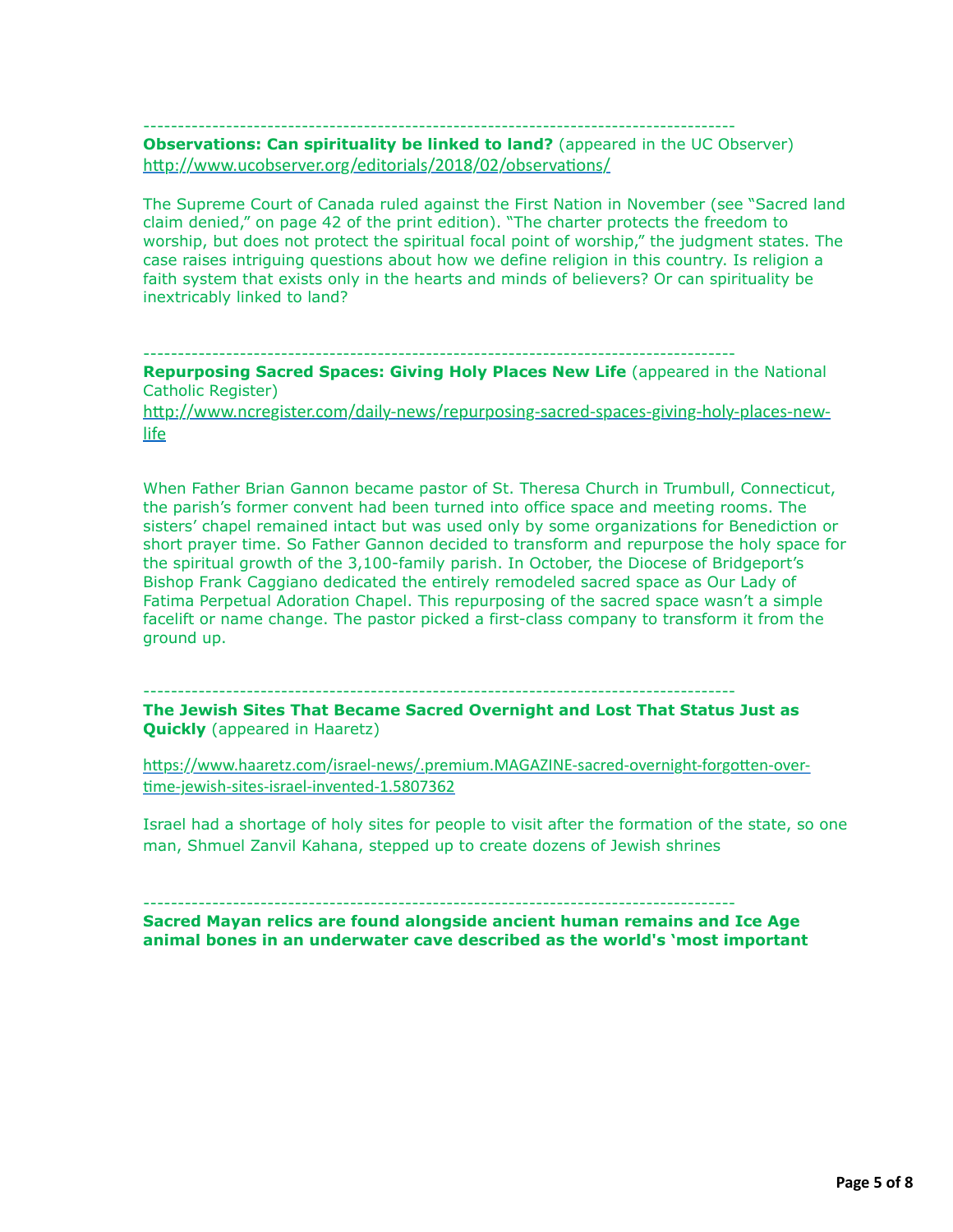**submerged archaeological site'** (appeared in the Daily Mail.com)

http://www.dailymail.co.uk/sciencetech/article-5412635/Mayan-human-remainsdiscovered-underwater-cave.html

Divers made the find while exploring the Sac Actun cave system in the Mexican state of Quintana Roo. They have discovered 200 archaeological sites in the cave system, near the beach resort of Tulum**.** Around 140 are from the Mayan culture that dominated large parts of the Americas until the 9th century AD**.** Experts also found bones of giant sloths, ancient elephants and extinct bears from the Pleistocene period

# **DESIGN**

**Kengo Kuma's Architecture of the Future** (appeared in the New York Times)

https://www.nytimes.com/2018/02/15/t-magazine/kengo-kuma-architect.html? hp&action=click&pgtype=Homepage&clickSource=story-heading&module=second-columnregion&region=top-news&WT.nav=top-news

KENGO KUMA'S FASCINATION with architecture began when he was 10 years old and his father took him to visit Kenzo Tange's famous Yoyogi National Gymnasium, constructed for the 1964 Summer Olympics in Tokyo. Tange's arena — with its high mast and violently sloping roof, its form like a discus emerging obliquely from the earth — was a masterpiece of engineering, and remains the most breathtaking example of Japanese Modernism.

--------------------------------------------------------------------------------------

**Roz Barr Architects completes restoration of west London church** (appeared in the Architects' Journal)

https://www.architectsjournal.co.uk/buildings/roz-barr-architects-completes-restoration-ofwest-london-church/10028430.article

The restoration and refurbishment of St Augustine's Church's interior sees it stripped back to reveal the bones of the original architecture Roz Barr Architects was appointed by the Order of St Augustine to develop the site and create a new Augustinian Centre, with the restoration of the church as the first phase of the larger building project.

--------------------------------------------------------------------------------------

**Catholics celebrate nation's newest cathedral, growth of church in South** (appeared in The Pilot)

https://www.thebostonpilot.com/article.asp?ID=181694

The Diocese of Knoxville dedicated the country's newest cathedral March 3 during a special Mass in which prelates and parishioners celebrated the growth of the Catholic Church in this region of the United States. Bishop Richard F. Stika greeted the gathering of more than 1,000 with a simple phrase after the three-year building project: "Well, we made it." Five cardinals, 21 bishops, more than 100 priests, 58 deacons, and 39 men and women religious took part in the three-hour dedication Mass along with more than 800 East Tennessee Catholics. "Isn't it amazing what can be done with generous offerings, some buckets of paint, slabs of marble, and months of work?" Bishop Stika asked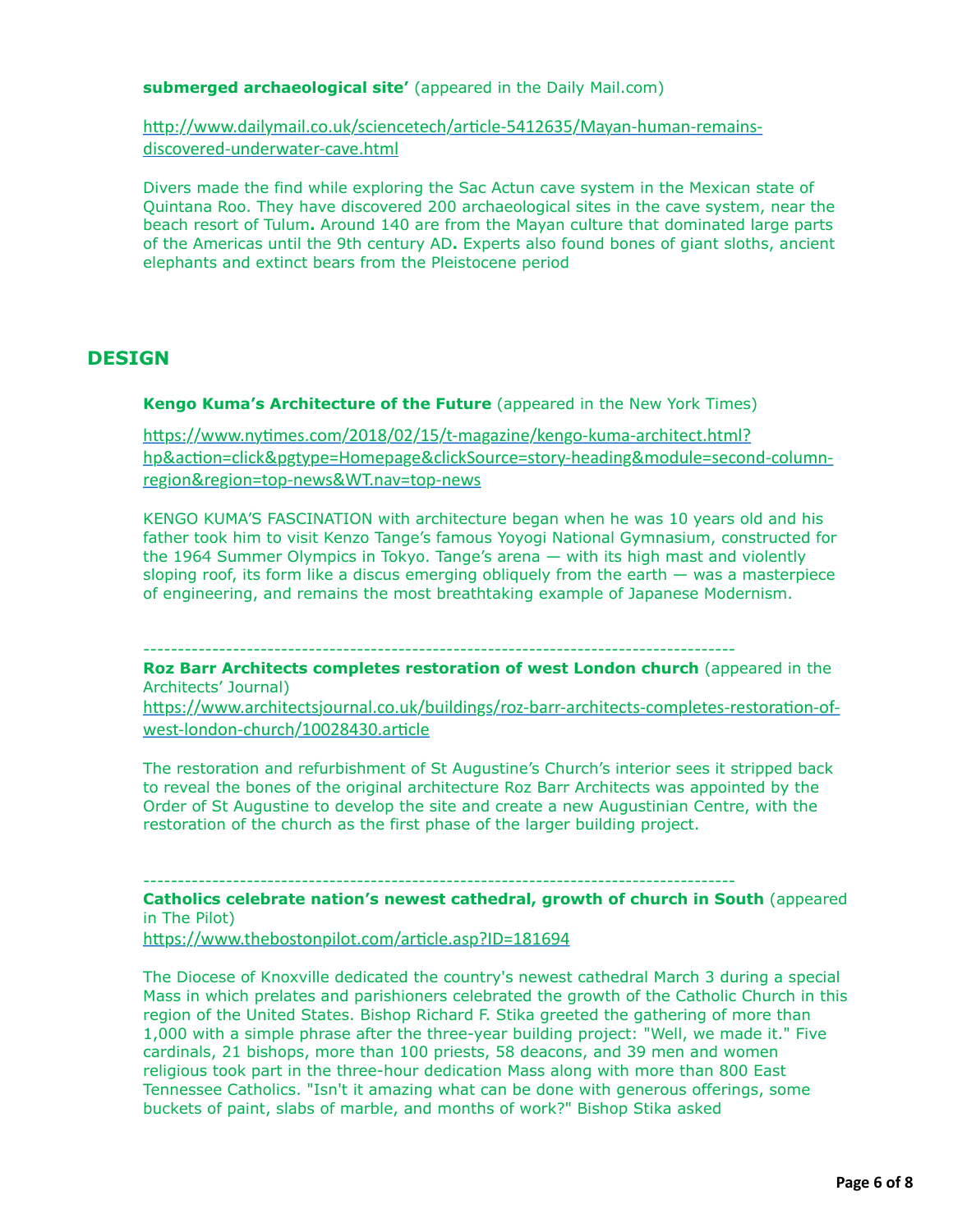--------------------------------------------------------------------------------------

**Tour Frank Lloyd Wright's Spectacular Desert Retreat and School in Arizona** (appeared in Dwell)

https://www.dwell.com/article/tour-frank-lloyd-wrights-spectacular-desert-retreat-and-school-inarizona-6320cd39

A masterful extension of the desert landscape in Scottsdale, Taliesin West is a living memorial to the inspiring life and work of Frank Lloyd Wright.

# **PUBLICATION OPPORTUNITIES**

### **Ambiances Journal is celebrating its fifth birthday**

We are pleased to announce that *Ambiances Journal* has published some 60 papers in its first five years, including 43 original scientific articles, 60% being in English. The number of contributors is steadily increasing, as well as the proposals for thematic issues (three of them were published up to now, a fourth one is in preparation). The website of the journal was visited near 65 500 times during the year 2017, i.e. more than 180 visits per day on average, for a total of over 118 000 page views. Furthermore, the journal has been indexed into the Directory of Open Access Journals (DOAJ), thus further enhancing its international visibility.

Do not hesitate to send us proposals for papers in your own name or thematic issues gathering several contributions, both developing a sensitive perspective on our living environments. After assessment, the first will be published with the flow of communications and the second with an annual publication: we are counting on you!

The Chief Editors of the *Ambiances Journal*

Céline Bonicco-Donato, Rainer Kazig, Ignacio Requena-Ruiz, Nathalie Simonnot, Daniel **Siret** 

# **CONFERENCES**

### **10th Biennial International Meaning Conference**

**"Courage, Faith, and Meaning: Existential Positive Psychology's Response to Adversity"**

August 2-5, 2018 in Vancouver, Canada www.meaning.ca/conference

The International Network on Personal Meaning (INPM) is pleased to announce the 10th Biennial International Meaning Conference to be held August 2-5, 2018 in Vancouver, Canada.

This is the only international conference focusing on second wave positive psychology (PP 2.0), which embraces the dark side of life and empowers humanistic values. It emphasizes cutting-edge research and innovative meaning-oriented interventions from the world's